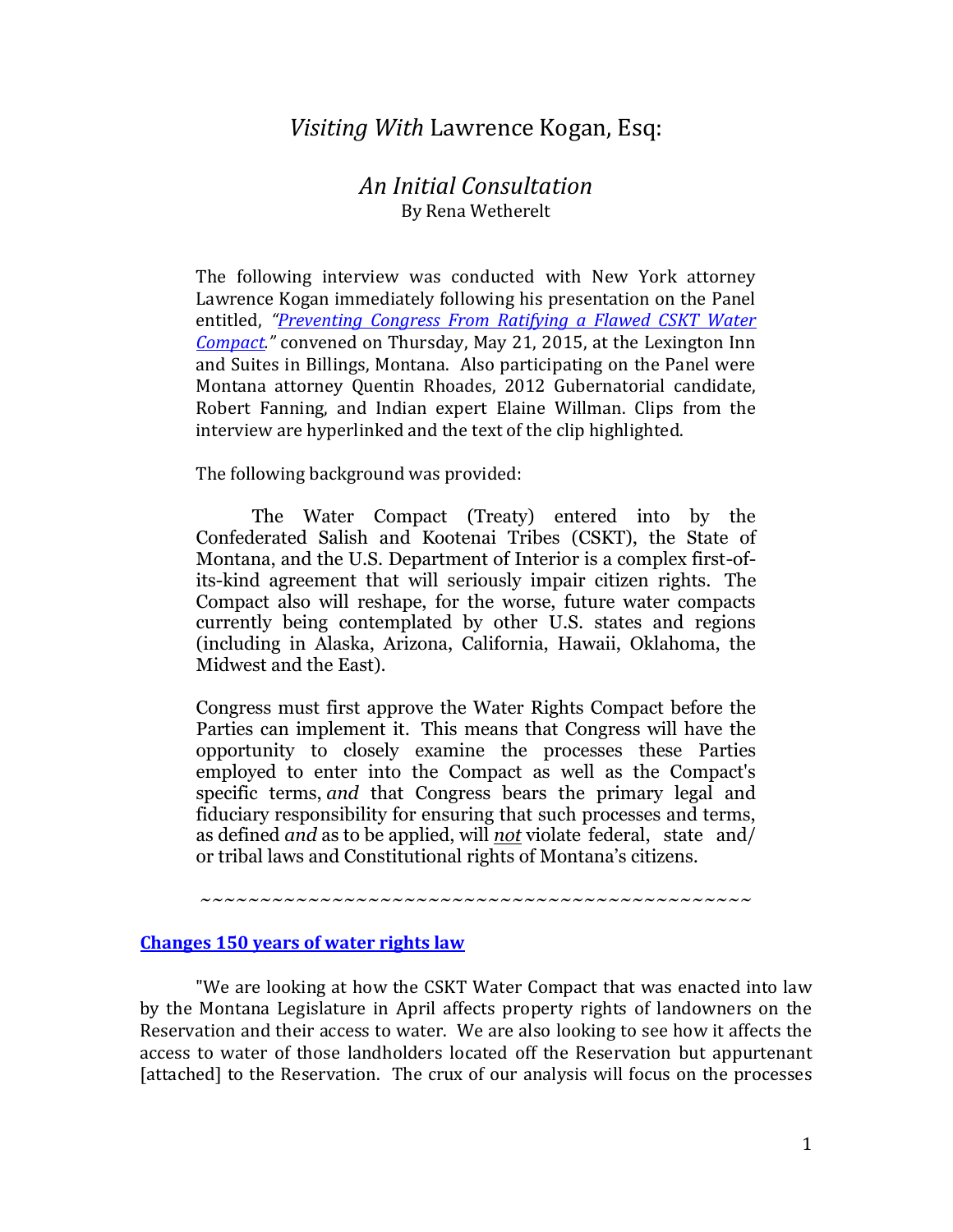by which this Compact came into being from the State, Tribal and Federal perspectives.

We have three parties entering into a *treaty* that changes the law of water rights going back over 150 years. The paradigm of property that they are putting forth in the Compact is anathema to the individual and common-law based property rights that both Montana and the United States were based on. It goes against everything that our form of Republican government stands for. It has contempt for individualism - humanism. It has contempt for individual rights. And the communal rights that are being conveyed through the Compact pretty much can be used as a template to go beyond the Compact and extend to all of Montana and the Western Region of the United States and beyond. This communal focus of property is something that is very international in flavor. It really is an implementation of a European form of sustainable development, which is based on a compromise between Marxism and capitalism. And because this form of sustainable development rejects pretty much everything based on the Enlightenment Era thinking which our nation was founded upon and upon which the Montana Constitution is based as well, we believe it is necessary to take a non-linear approach to addressing these egregious violations of U.S. Constitutional rights.

## **[People have procedural rights](https://youtu.be/Eh2T2vVTmcg)**

Focusing on process is a very important area that a lot of people may not pay very much attention to. It is because they are so focused on the growth of the administrative state and what's being done to them substantively, that they forget that they have procedural rights. The administrative state works on a *quid pro quo* [exchange] basis, which is unique to our country, as compared to countries in Europe and elsewhere. Essentially, the government notifies you about what they are going to do.

The role of government in the United States is different from the role of government in Europe. In Europe, they tell you what you can and cannot do. In the United States, they tell you only what you cannot do; everything else is permitted. However, this has changed during the past six and one-half years.

### **[Officials bound in law](https://youtu.be/1o5rEC2ulMA)**

In the United States, we grant the government the power to govern us and if they don't govern us by the procedures by which they are bound in law, if they don't follow Rule of Law procedure, then they must account to the public, which gives them their license to govern. Unfortunately, members of the State Legislature of Montana as in other states and members of the Federal Congress have forgotten their procedural obligations and their oaths of office. As a result, [in Montana,] this Compact came into being in such a way as to be an assault on and an affront to all of these procedural rules of law that they (the officials) are subject to.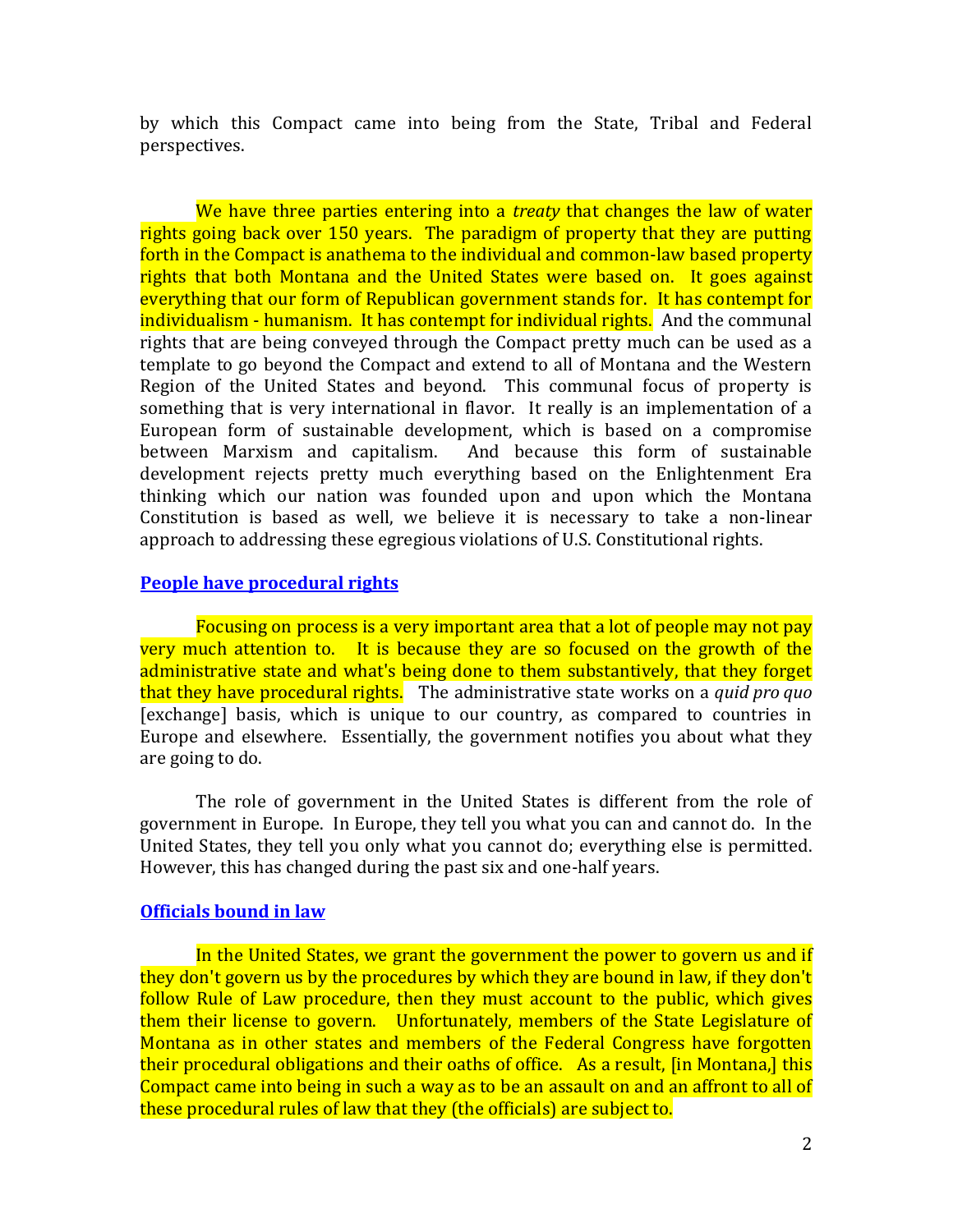This Compact was pretty much 'crammed down' into the Legislature without much time or opportunity to review in detail. The Compact may be a 150 or so page document with textual terms. However, the water abstracts, which are the focus and substance of the Compact, take up hundreds of additional pages and have highly technical detail, which was never adequately reviewed because the members of the Legislature were not given that opportunity. Now the Compact has a clause in it [in Section III] that generally says, 'in the event of conflict between the terms of the Compact and the terms of the abstracts, the abstracts prevail.' This clause presents you all with a very big problem, because essentially they [the Compact drafters] are hiding all the details in the abstracts which are highly detailed and technical and you need experts to unravel what is in there. The abstracts must be carefully reviewed, individually and as they relate to one another. That is why we are trying to offer an approach that we believe will be successful. This multilevel approach focuses on the processes at the state level, the processes at the federal level, the processes at the Tribal level, and on substantive Constitutional issues at the State and Federal levels.

#### **[Those whose rights have been affected should contact us](https://youtu.be/1o5rEC2ulMA)**

 There are many parties that should be interested in our approach to educating Congress through multiple means to stop the Compact at the Federal level. They include farmers whose rights and access to water will be adversely affected by the terms of this Compact, which restricts water use based on environmental concerns - sustainable development environmental concerns. In addition, the ability of ranchers - stock growers - to gain access to and use water, and to dig wells on their property, will be restricted out of concern for sustainable development principles. In addition, members of the CSKT Tribe, to the extent that their tribal government has intimidated them, withheld information from them, has in some way prevented them from exercising their private property rights on their own land, and/or their water rights appurtenant to that land, should also be very concerned and interested in speaking with us at a time of their choosing. Hopefully, this will be sooner rather than later given the July 1, 2015 date by which the CSKT Tribal government and the State of Montana will file water claims in Montana Court regarding the Compact.

 In addition to the Constitutional issues and the good governance issues, which we mentioned in our recent meeting, in addition to the process issues more generally, we have environmental process issues. Now, obviously, if we are going to affect major flows of water coming through rivers and dams, there should be some sort of environmental impact that would invoke the provisions of the National Environmental Policy Act, NEPA. One would think, at least, that NEPA's provisions would require that an environmental assessment be undertaken by the Federal Government, but unfortunately, they did not undertake an environmental assessment and they didn't even mention NEPA. The Montana Water Commission dismissed the need to do so because it is only a document being signed; there is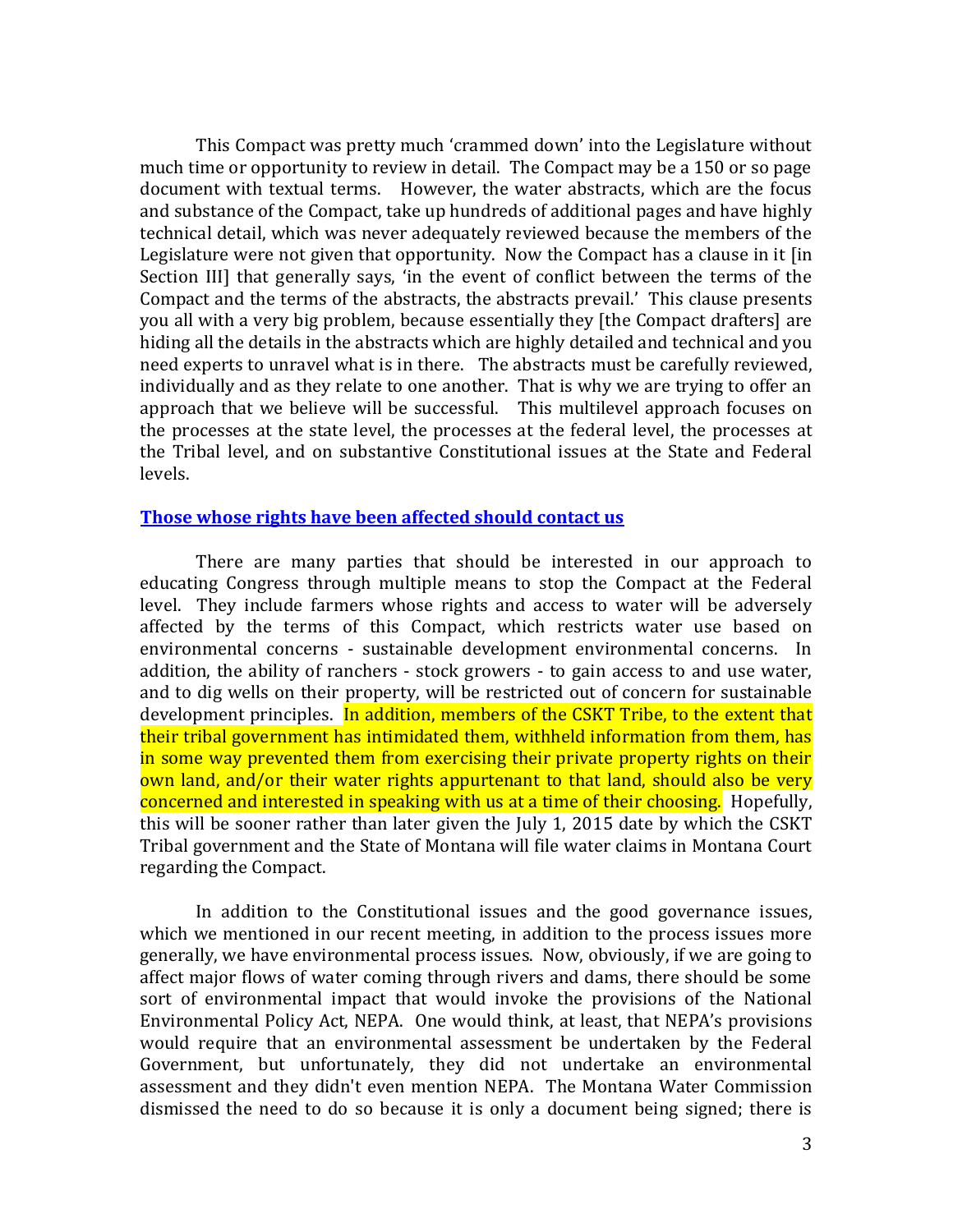nothing being activated by the signing of the document. That is a tall… that is something we cannot consume without indigestion.

The thing here, is, that they have used this Compact to transform common law and Constitutionally protected property rights into this communal sustainable development notion of property. If they then take these transformed property rights on the Reservation and use them as a template to be applied throughout the State of Montana and the regional West, you can be assured that such communal rights will be used also to classify species as endangered and to restrict the hunting, fishing, and other wildlife activities. As a result, they will effectively prevent you from doing what you have been doing for all the years, and they are going to do this by employing a new form of science.

## **[Science used in Compact not evidence based](https://youtu.be/ztANN7ah0XY)**

Just like they are employing a new form of property rights, they are employing a new form of science. This new form of science is not based on empirical science from the Enlightenment era. It is not based on observation. It is not based on causal evidence of harm. It is not based on foreseeable harm. It's based on precaution. The 'precautionary principle' is a European legal concept that is at the fulcrum – i.e., the basis of the sustainable development socialism doctrine that we are talking about. And when they do that, essentially a new lower threshold/standard of evidence is permitted, which is correlation; it is no longer causation. We are no longer looking at the risks that certain activities pose upon the wildlife. Rather, we are looking at the hazards, the intrinsic hazards of fishing in the abstract. We are looking at the intrinsic hazards of hunting in the abstract, without any evidence of the way the hunting is done, without looking at how the habitat is affected by your activities. So one thing we are looking closely at are the science studies that served as the basis for the Compact, and those science studies, unfortunately, do not show the causal evidence. The record doesn't even show that the science studies themselves were peer-reviewed properly.

This brings up another Federal statute, the Information Quality Act with which these studies failed to comply. So when we roll all of this together, the facts reveal that science evidence has been reduced under this new paradigm and doesn't require the Federal agencies to prove anything. They can just cite the possibility of something happening based on correlation not on causation. The fact that a reduced threshold of evidence now governs will allow the agencies to regulate more frequently and strictly, and will also change the burden of proof. The agency no longer has to prove anything. It is you, the hunter, the fisherman and the economic actor that has to prove no (zero) risk. So with that, I leave you with a summary of the approach that we have to offer."

~~~~~~~~~~~~~~~~~~~~~~~~~~~~~~~~~~~~~~~~~~~